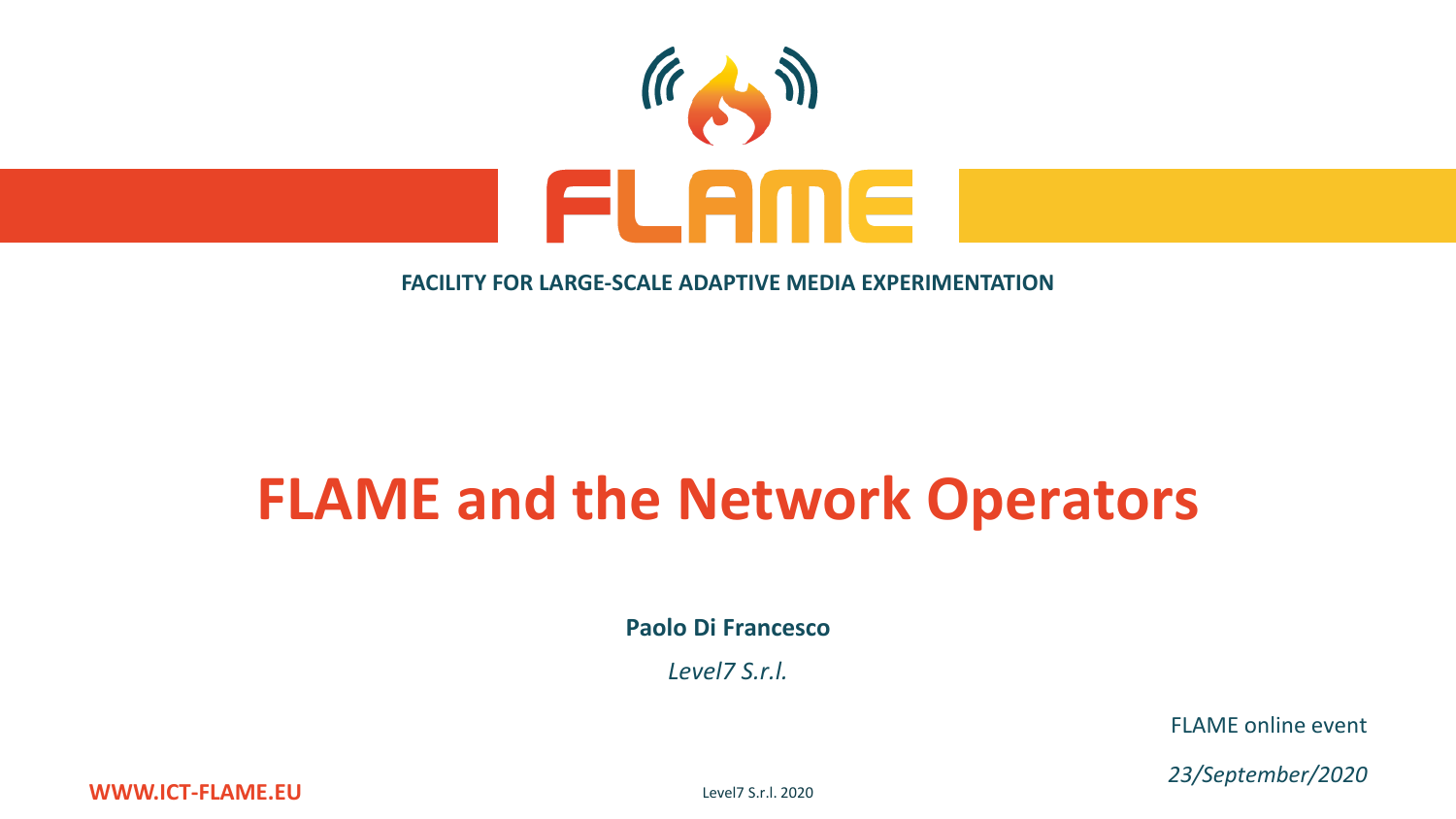#### **What makes a network operator.. a network opeator**



- Classical view of what a network operator is:
	- Fiber, copper, radio links, satellites, etc.
	- Switches, Routers and network devices
	- BSS/OSS systems, AAA, etc…
	- Selling Internet Access, VoIP and classical services
- The new network operators:
	- Sell devices
	- TV or video on demand content
	- …other services that can run on the infrastructure
- Challenge: where do I get more revenues?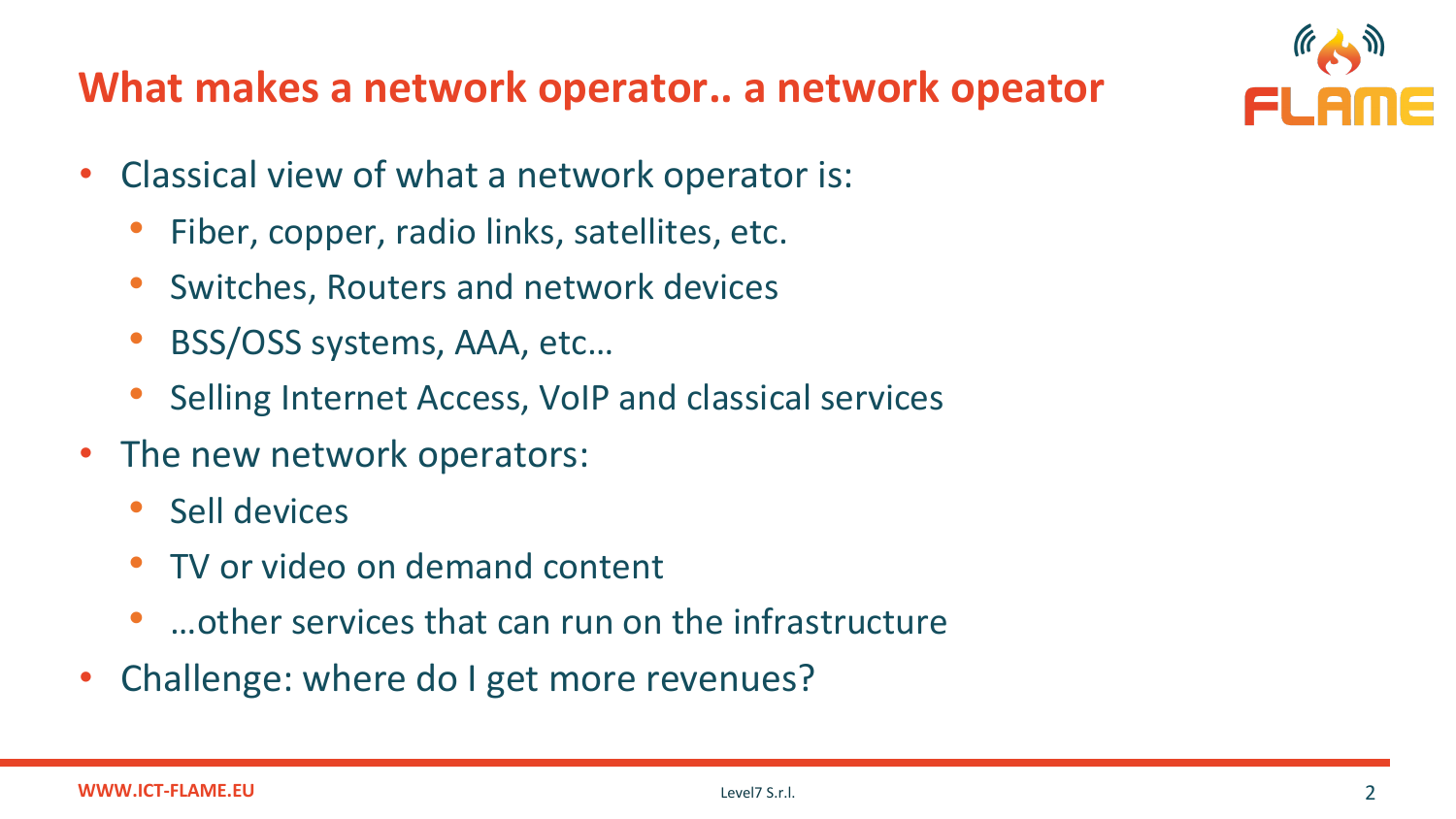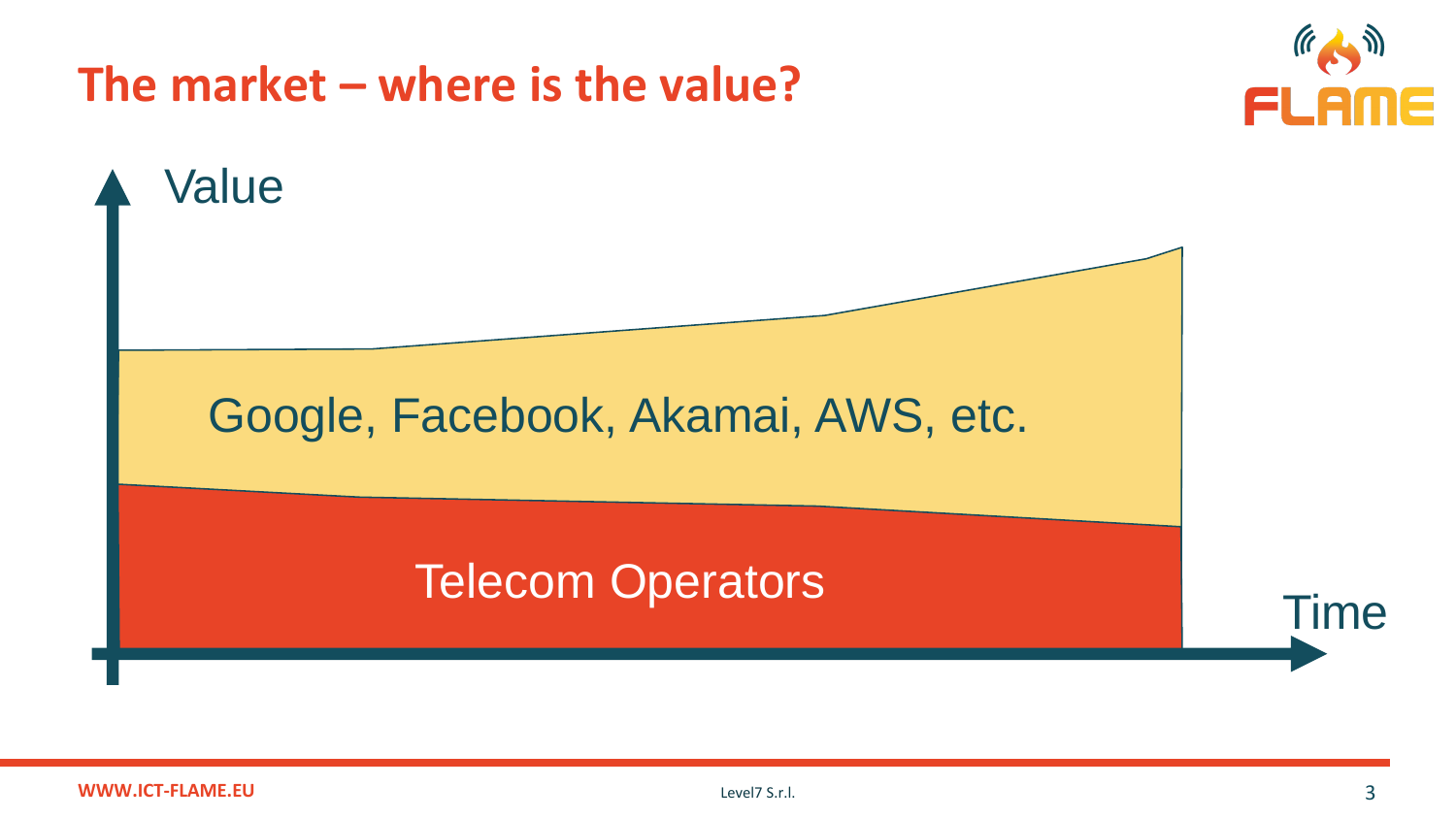#### **The 5G opportunity/challenge for network operators**



- The 5G promise to network operators: you can change the rules of the internet market
- Edge computing: a new model to distribute content, closer to the end user, faster…
- Do I need new services or the same service running faster/cheaper?
	- Create new added value services
	- Network slicing: rent the infrastructure to other companies
- Should I run build my own infrastructure to run my services or should I rent the infrastructure (slicing)?
- Each operator should find its answer, there is not unique answer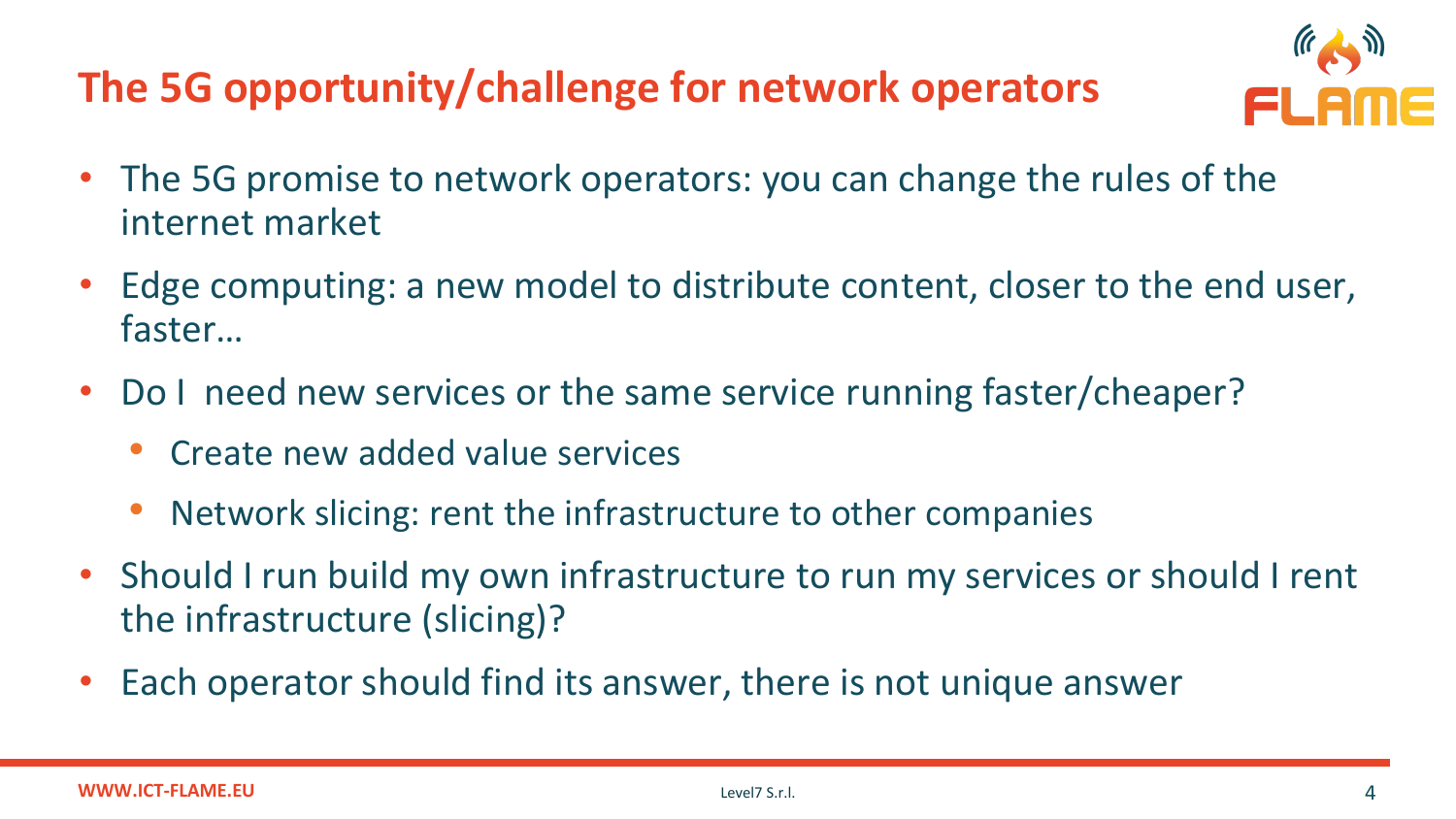### The FLAME opportunity - real testbeds











#### **WWW.ICT-FLAME.EU**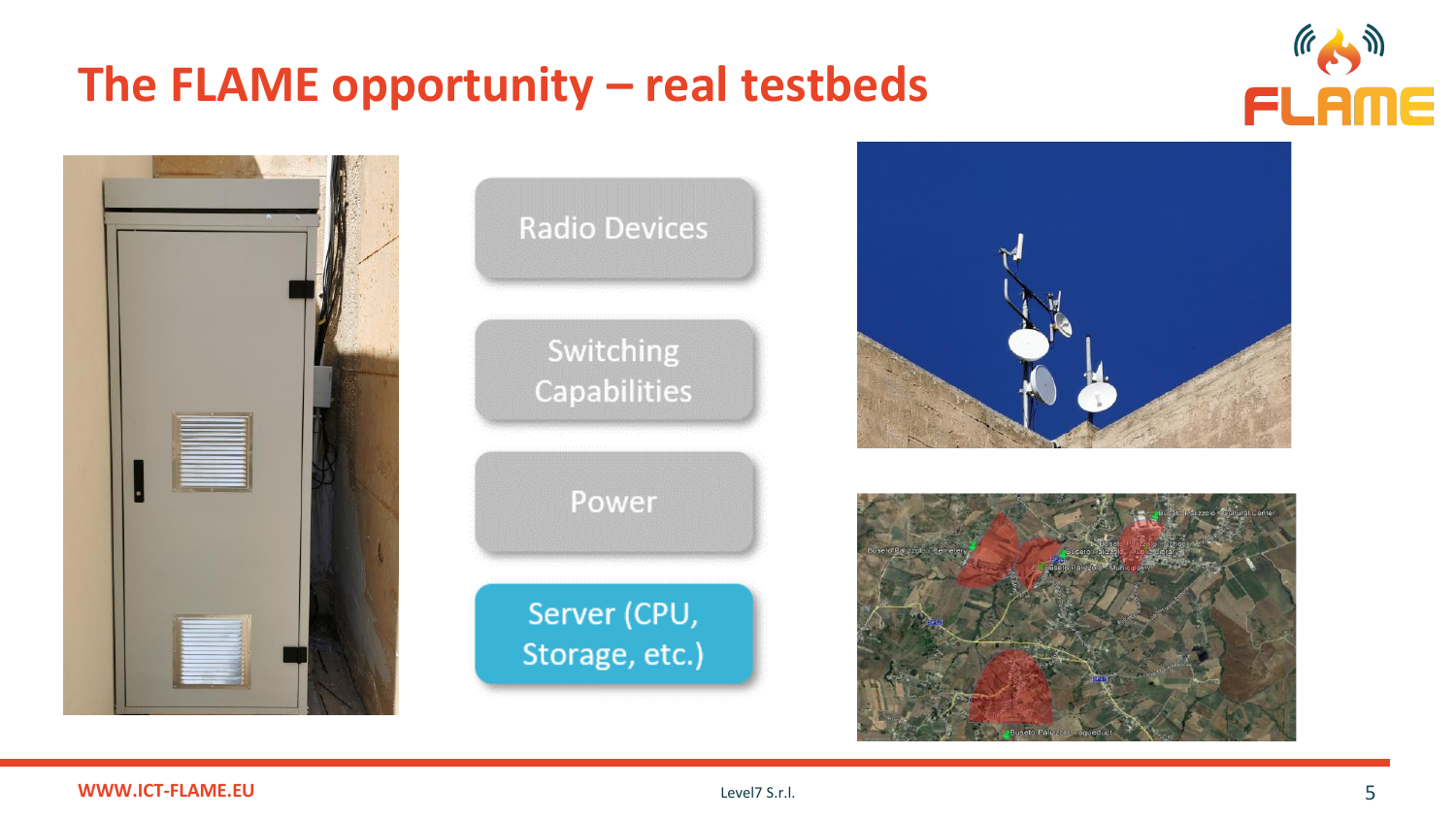## **The FLAME opportunity... even beyond the FLAME project**



- An opportunity to start your experiments without an infrastructure
- You can focus on the real nature of your idea without caring of the infrastructure (for now…)
- Performances similar to what you could obtain if you build your own network, i.e. dedicated hardware
- Skilled engineers (not just network engineers) who can help you on troubleshooting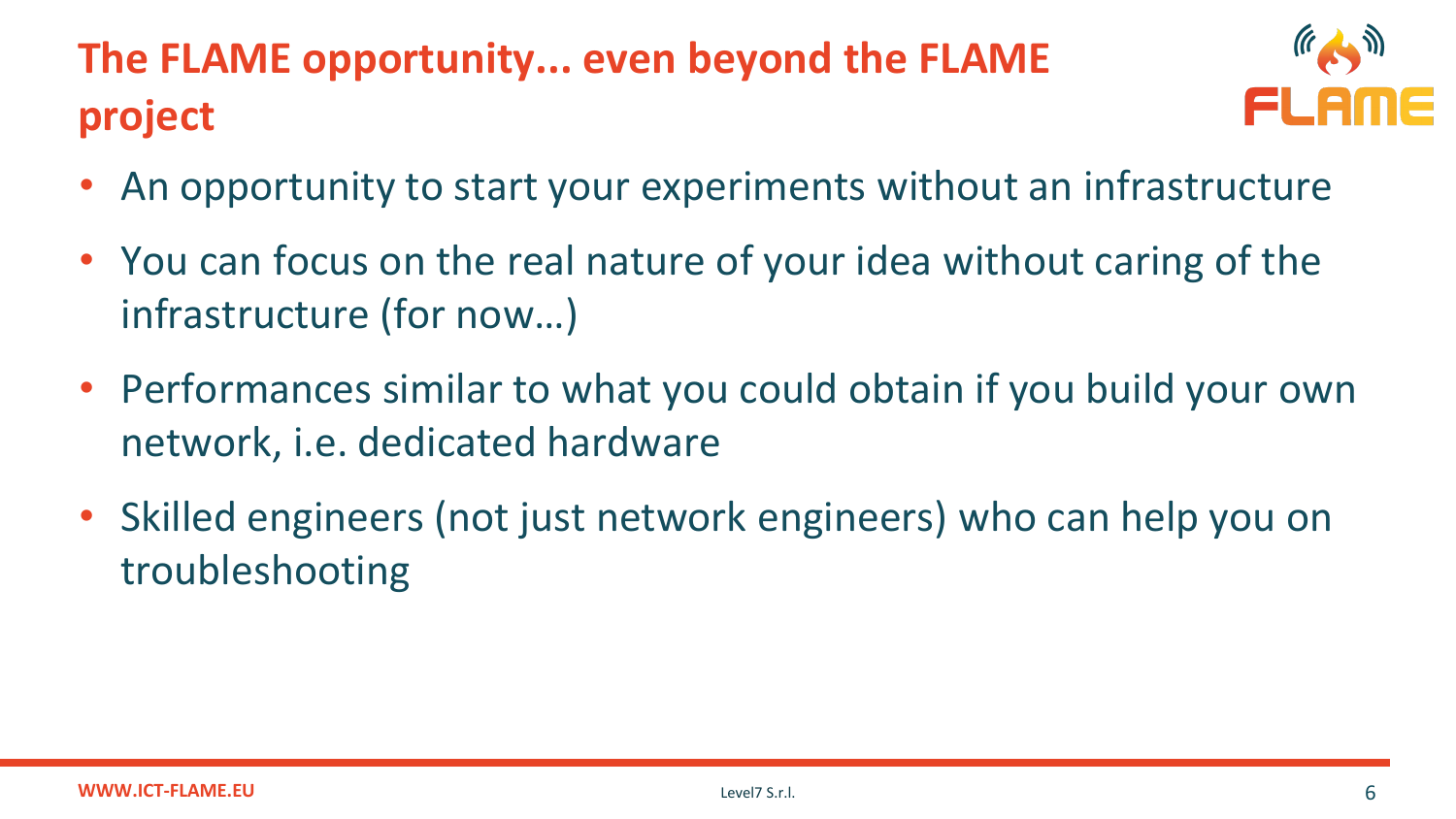### **Conclusions**



- 5G is an opportunity for network operators to build new services and think about new business models
- For small/medium operators: start thinking on how edge computing and 5G can be implemented in your infrastructure or hosted/integrated on other operators
- Before starting any new investment consider using existing infrastructures: cheaper, faster and simpler.
- Impact on the national regulatory bodies: still not clear what could be a wholesale model on large infrastructures